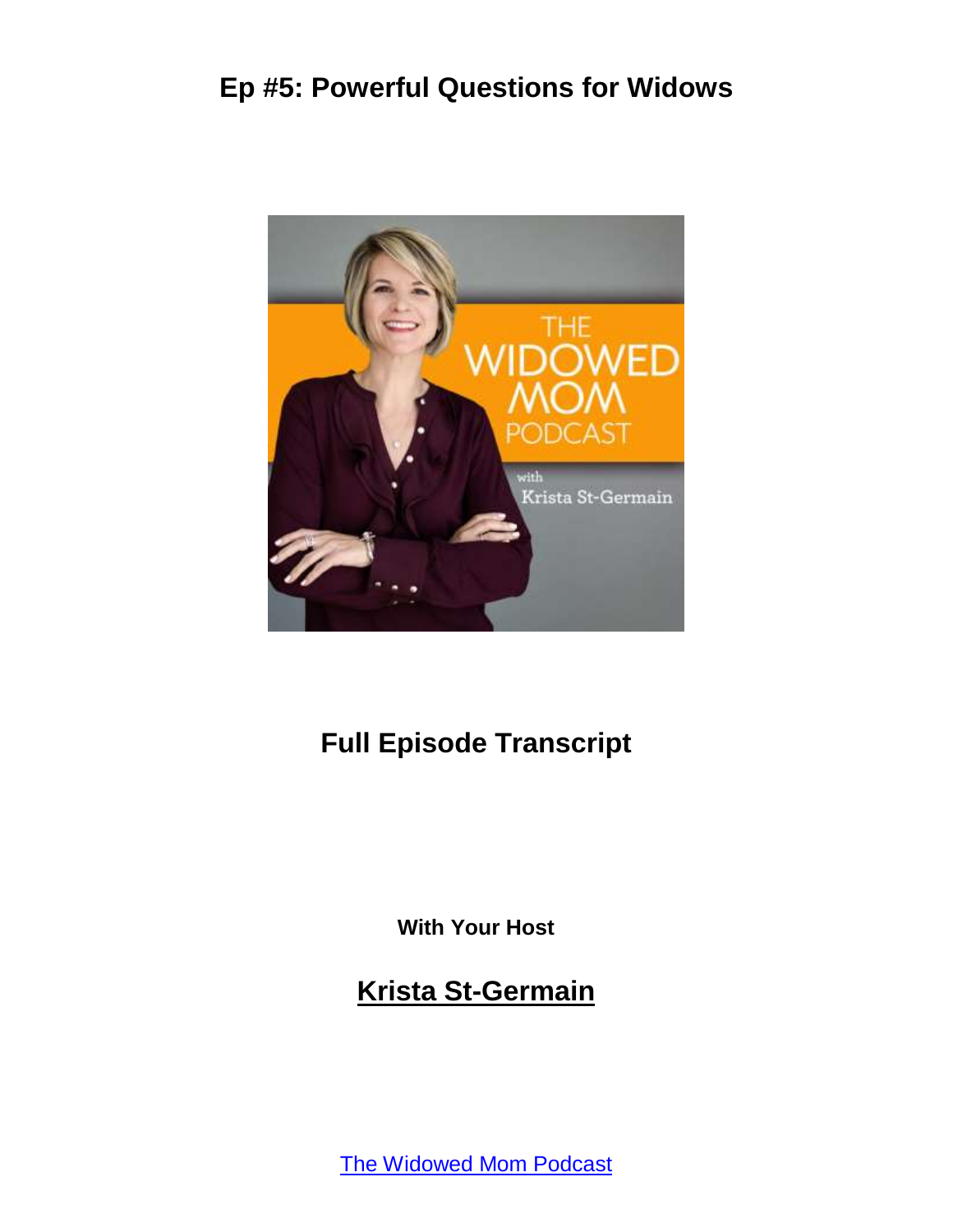Welcome to *The Widowed Mom Podcast*, episode five, Powerful Questions for Widows.

Welcome to *The Widowed Mom Podcast,* the only podcast that offers a proven process to help you work through your grief to grow, evolve, and create a future you can actually look forward to. Here's your host, certified life coach, grief expert, widow, and mom, Krista St-Germain.

Hey everyone, welcome back to the podcast. I'm so excited today to bring you something that I hope is going to be very useful to you. It's been useful to me. It's been useful to my clients and so I'm excited to teach the idea to you.

I've been preparing for this podcast and sitting here at home in my office. I live in Kansas and I don't know if it's like this where you are, but here, we have all of these cottonwood trees. And right now, it's the time of the year where the cottonwood trees are letting off all of that little fluff. It looks like cotton, but it's just the cottonwood tree seeds. And it's so pretty to look in my back yard because it looks like it's snowing in the middle of summer, which I think is strange and wonderful; perhaps more wonderful because I don't own a pool. I think my parents, who do own a pool, probably strongly disagree with my opinion on the cottonwood trees.

However, that has absolutely nothing to do with what we're going to talk about today. But before we get into that, I love doing listener shout-outs, as you know, and I want to read a couple of reviews that were submitted recently. The first one is from a listener who calls herself A Little Late, and the title of the review is Game On, Mommas.

And it reads, "Just listened to the first podcast and I'm already hooked. I've put myself on the backburner since my husband died because I focused so much on the kids, ages five, 18 months and 18 months. After 18 months, I'm realizing that I need to take care of myself in order to take care of my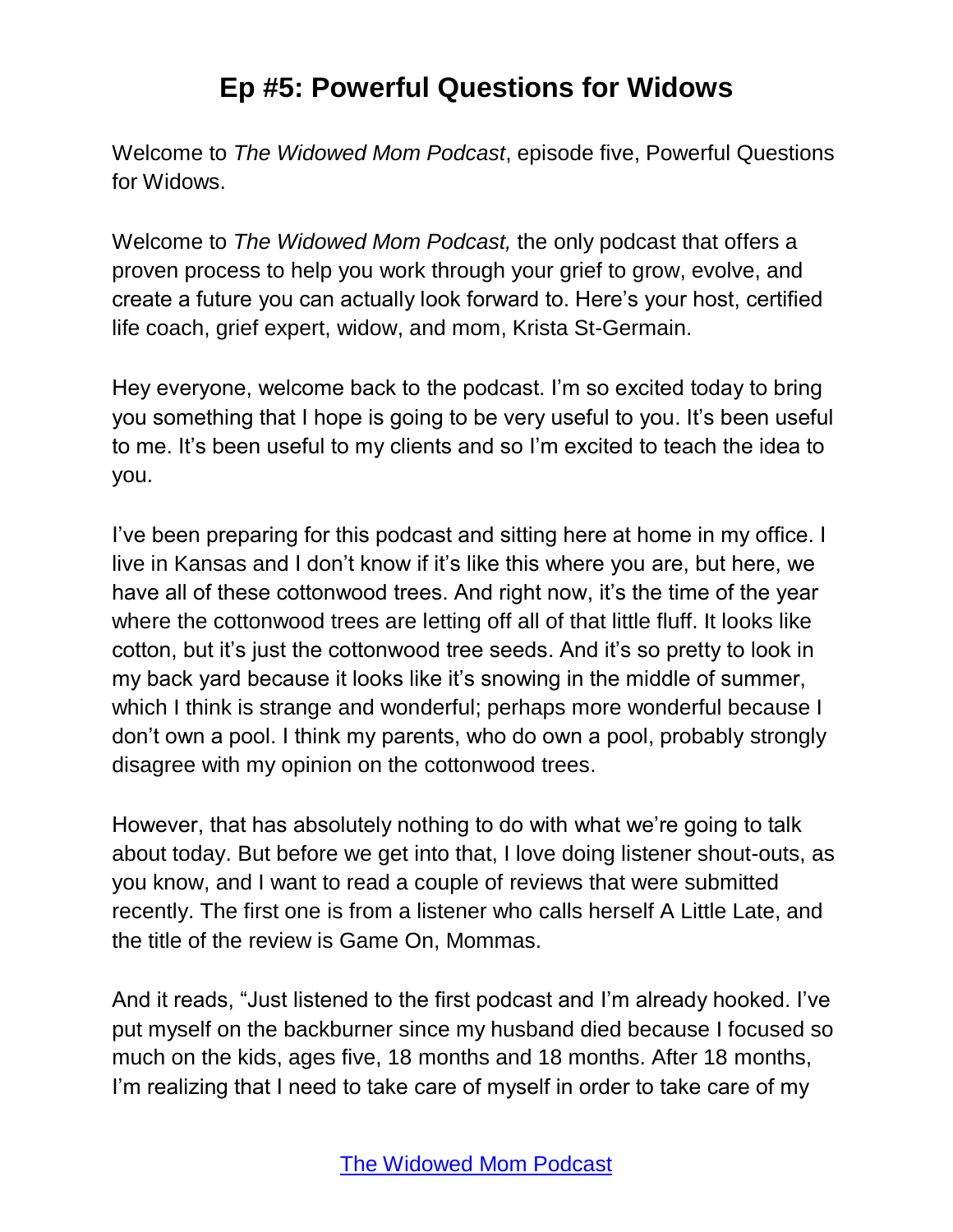three kids. So between therapy, self-care, exercise, and now this podcast, I feel I now have another tool to help me kick the you-know-what out of option-B. Thank you, Krista, for helping so many of us widows out. While I cannot afford to have a life coach, through this podcast, I know I will grow and it will help me move forward in this next chapter. God bless."

I love this and that's exactly why I'm doing the podcast. Many of you will never likely work with me one on one, but hopefully the podcast will give you the tools that you need to build that next chapter of your life, the chapter that you can actually look forward to. So thank you for that review.

The next one I want to read is from a listener who calls herself Widowed Mom Brie. And the title of her review is Been Waiting A While for This. "I've been a widow for a little over four months. Shortly after becoming a widow, I found Krista's Facebook group. After coming across the Facebook group, I looked for a podcast, but was disappointed when there wasn't one. Krista always has amazing advice." Thank you, Widowed Mom Brie. I appreciate that and I'm glad to have you both as a listener and in the Facebook group.

Okay, let's get to the topic at hand; powerful questions. I wonder if you've given any consideration to the types of questions that you are asking yourself on a regular basis, the types of questions that are floating through your mind. It's important to give that some consideration because, believe it or not, the types of questions that you're asking on a regular basis have a lot to do with how you perceive the world.

Your brain has some pretty powerful abilities to filter data. There are so much more data in the world than we can possibly process at one time. Our brain has to have a way to filter what is relevant to us and to our lives and our existence.

So I want you to imagine a nightclub. It's been a very long time for me, I will tell you, since I have been to a nightclub. But I do recall that in your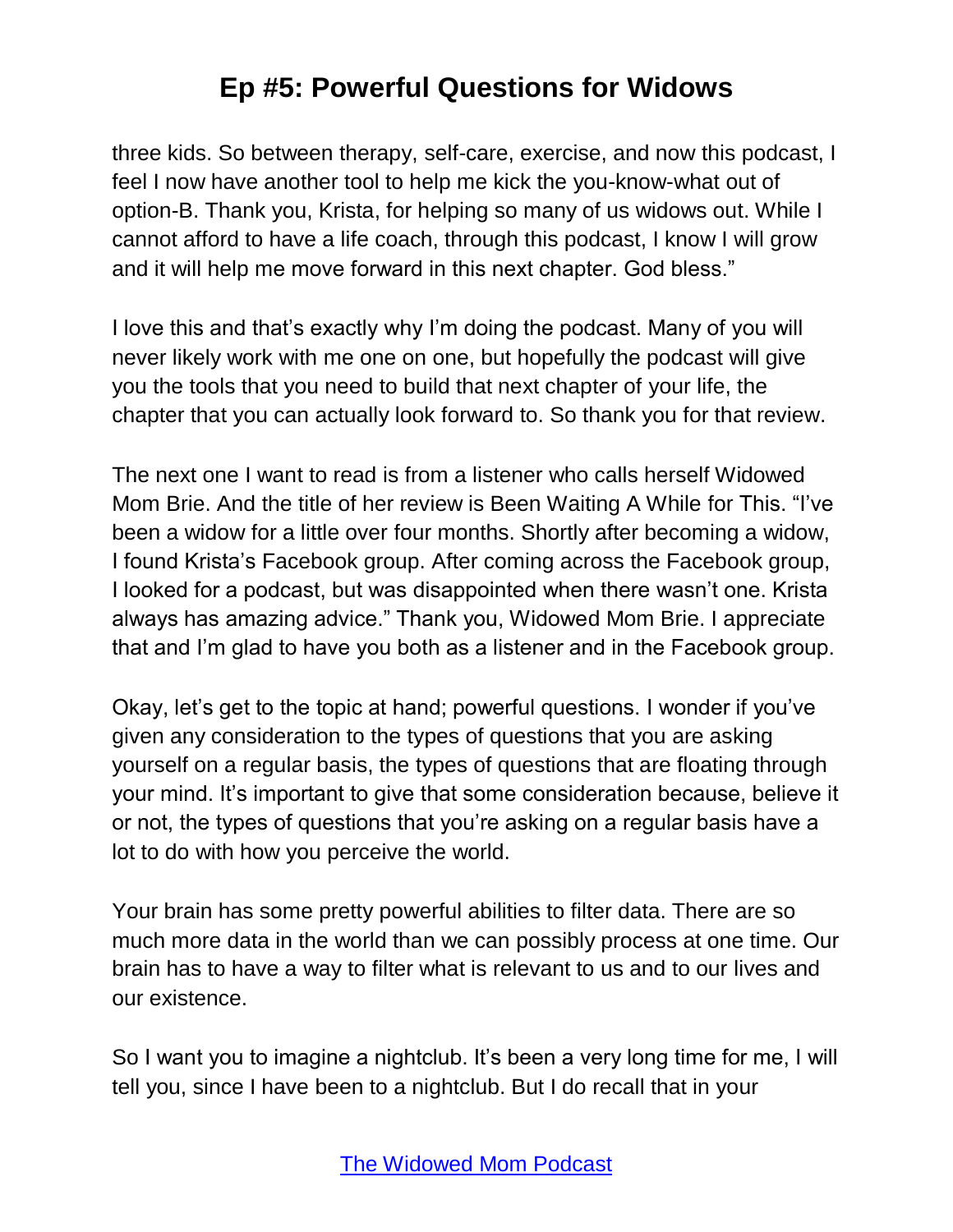average nightclub, outside of the nightclub sits a bouncer. And the bouncer gets to decide who gets in the club and who doesn't.

And much like that bouncer, the filtering system in your brain gets to decide what information gets in and what information doesn't. So, if you've ever been in a crowded room and you've heard the white noise of conversation, you can't really decipher what people are talking about specifically. You can just hear that murmur of conversation. But yet, when someone says your name, your ears perk up and you hear it.

That is your brain filtering information that is relevant to you. This also happens whenever we go to buy something or whenever we start researching something. So, I remember the last time I bought a car, I bought a brand-new minivan, which I swore I would never drive, but that's a story for another day.

I bought a minivan and all of a sudden, it felt like there were more of that particular make and model on the road than before. And I know that's not actually true, but it sure felt like it. And that's because of the way our brain filters information.

Another one of my favorite illustrations of this principle can be found online. If you go to YouTube and search selective attention test, you will find it. Actually, you'll find a number of these types of attention tests. But the one that I'm talking about is the one where there are students passing a basketball. And as the viewer, you are asked to count the number of times that the students wearing white pass the basketball back and forth.

And so you begin to focus and you're counting the passes. Most people get the number of passes correct. But that isn't what's so interesting about this selective attention test. And, spoiler alert, I'm going to spoil it for you. So you can still go ahead and watch it and maybe show it to someone else and see if they can see it.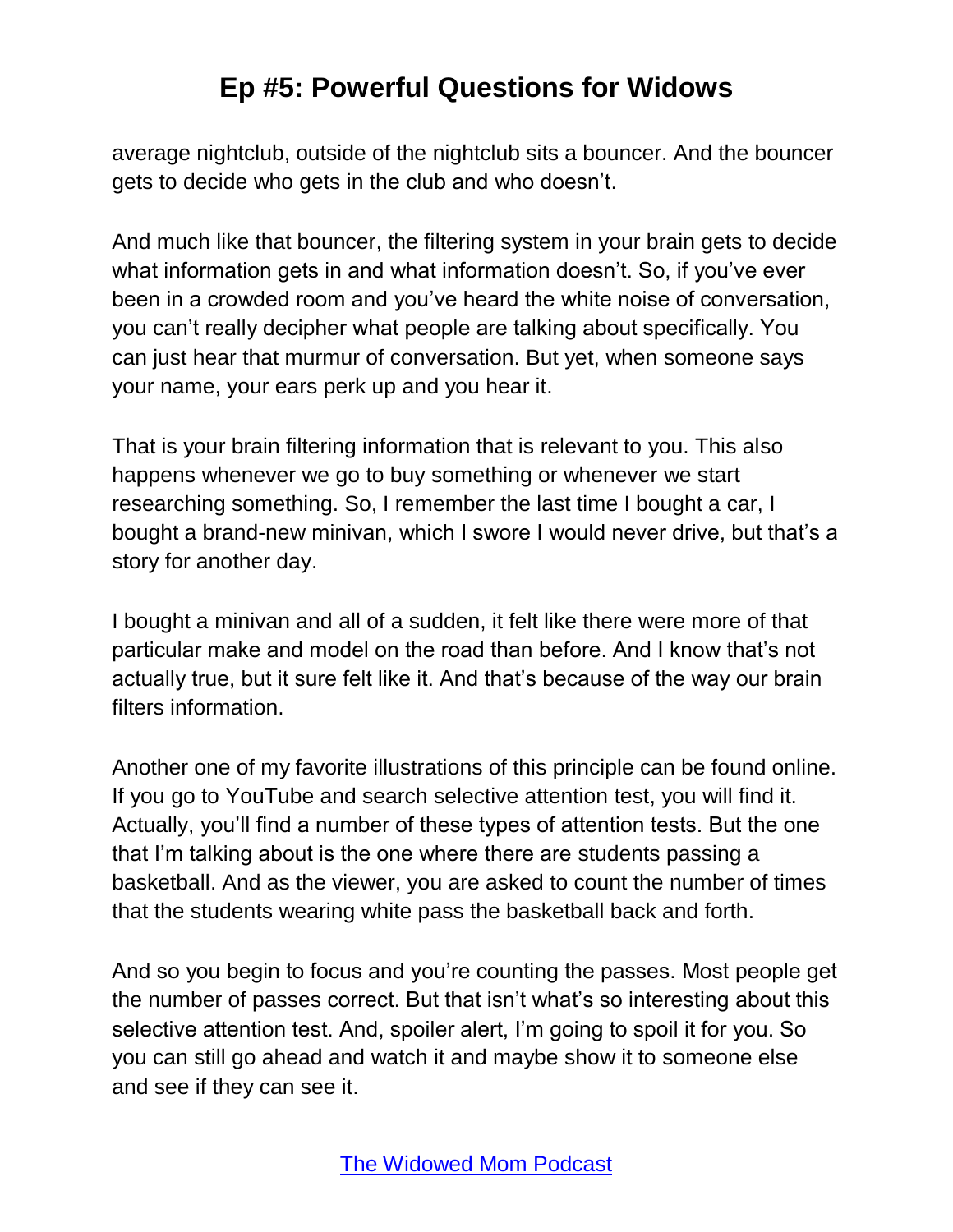But what's so fascinating is because or brain has been asked the question of how many passes do the students wearing white pass, that's what it focuses on. And it entirely misses the fact that someone in a gorilla costume walks right into the middle of the circle as the students are passing the ball, stops, waves at the camera, and then keeps walking, and we don't even see it. Most people don't see it.

Some people do; most people don't. And this is because the brain wasn't asking how many gorillas are there. It was asking, how many times does the basketball get passed? And this is why it's such a powerful demonstration because what we think is so real is influenced by the types of questions that we're asking. What we see can be limited by what we think.

So, how can you take advantage of the bouncer in your head? First, I want you to start thinking about some of the types of questions that you might be asking yourself throughout the day. And think about it on a particularly, let's say, bad day, when you're noticing a lot of negative emotion. What are the questions you're asking yourself then?

And specifically as it relates to being a widow, can you relate to any of these questions? Why is my life always so hard? Why do terrible things always happen to me? Why am I so alone? Why doesn't anyone understand what I'm going through? Why aren't my family members helping me more? Why does everybody else get to have their husband and I don't? What's wrong with me? Why can't I get it together? Why am I not further along with my grief by now?

These are the types of questions that my clients are asking themselves. And so if they're doing it, and they're the types of questions I know I asked myself, if they're doing it and if I did it, I wonder if you're doing it. Or maybe it's not even so much about issues related to you being a widow. Maybe it's about dating again, if you're at that stage.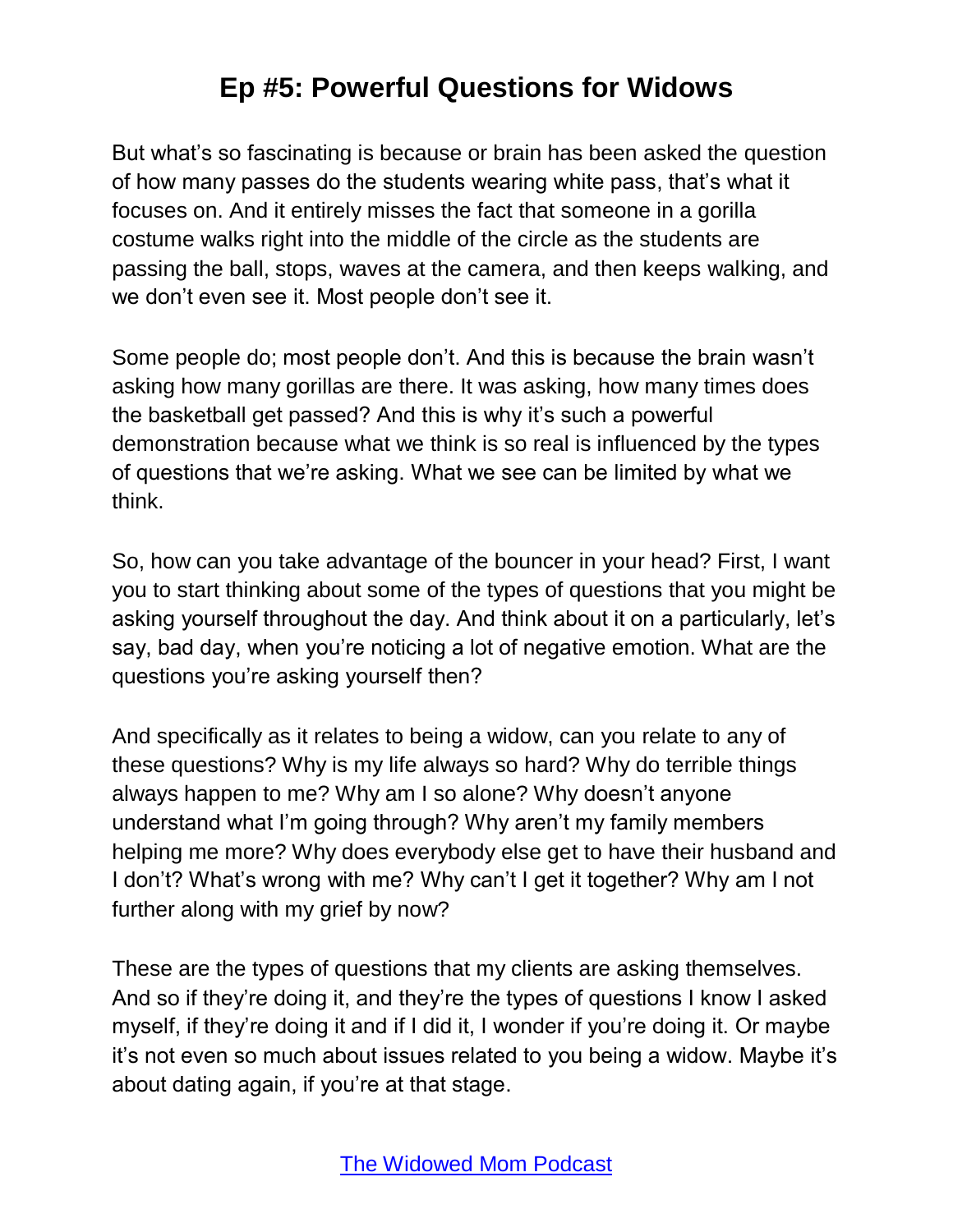Because what I hear a lot of is, "Why are all the good ones taken? Why does dating have to be so horrible?" Does that sound familiar? Or maybe it's parenting. Why don't the kids ever listen to me like they did their dad? Why does it all fall on me as the mom? Why do I always have to be the bad guy? Or perhaps it's questions you ask yourself at work. Why doesn't my boss trust me? Why don't I ever get the big projects?

Think about someone that you don't like, or maybe someone that you absolutely love, and what are the questions that you ask in your mind about them? Why us he such a jerk? Why is she so rude? But the person who you like, you ask questions like, how did I get so lucky to have them as a fried? Or, how thoughtful are they?

And sometimes, if you notice that that one person that you don't like and that other person that you adore could do the exact same thing and the person that you don't like, you would chastise them for it. You would be like, "Yep, see, told you, total jerk, so rude." And the other person, the friend, would be much more likely to get a pass. You'd say, "Oh she's just having a bad day. Sometimes she gets like that. Two sides to every story. We don't exactly know what happened. Cut her some slack."

I remember this happening with my last boss, or I guess second to last boss, before I left the job that I worked at when my husband died. I loved my boss. He had been my boss for a number of years and I connected with him so well and thought so highly of him and appreciated everything about him.

He gave part of the eulogy at Hugo's service. He just meant a lot to me and I thought he was a wonderful boss. But not everyone did. And there were some people that, even though in my mind he was treating them just like he was treating me, he couldn't win. There was nothing he could do to win those people over because they had so firmly decided that they didn't like him.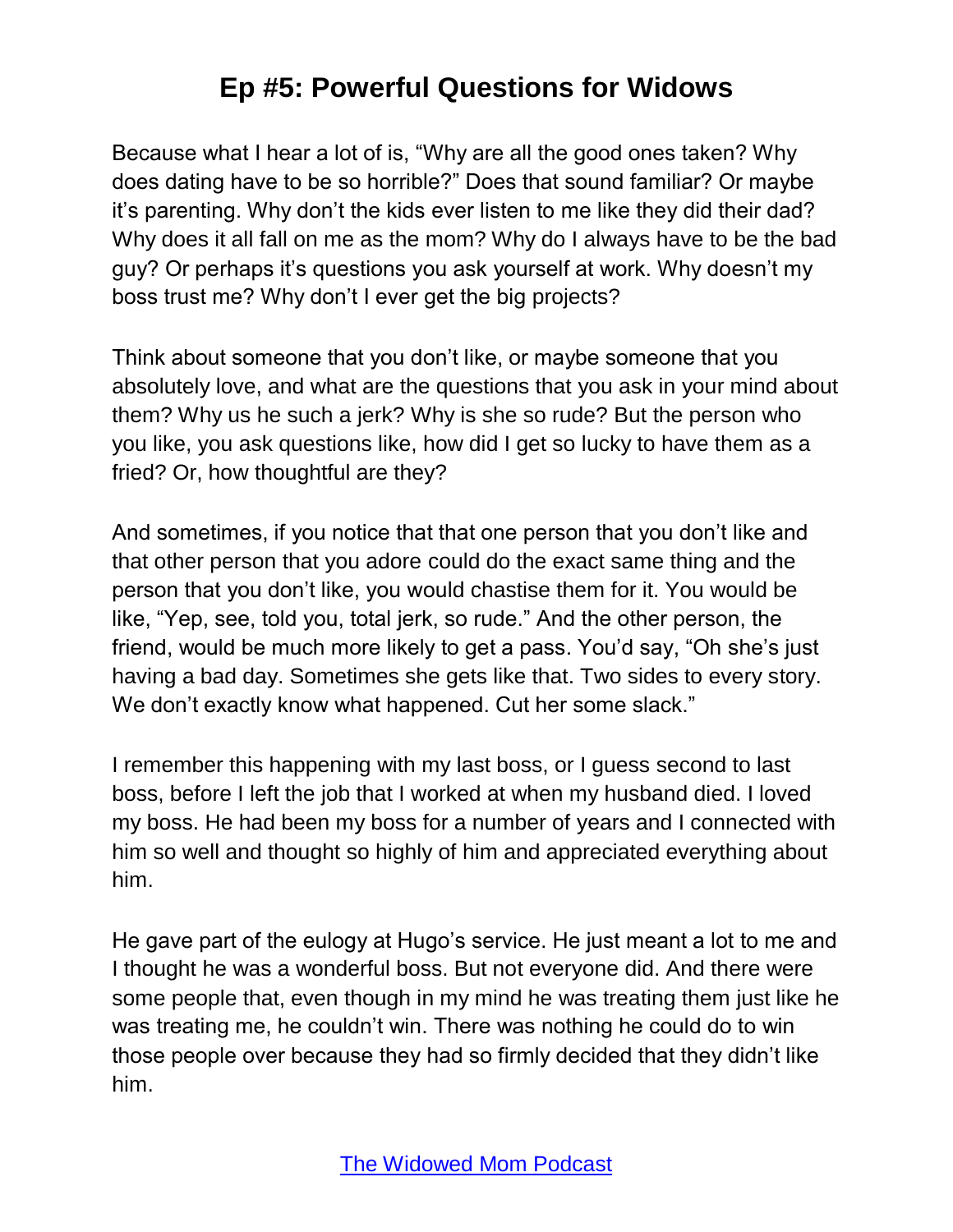And this is how the bouncer in our brain works. It lets only evidence of our beliefs into our awareness, into the club. And so because I was asking questions about my boss, like why am I so lucky to have him as a boss, my brain kept showing me all the reasons I was lucky to have him. It showed me all the times he went to battle for me, all the times he defended me, all the times he supported my growth and development.

And when he gave me constructive feedback, I didn't see it as him being mean because my belief about him was that he supported me and that he was a good boss and that he was someone that I loved working for. That wasn't the experience that other people were having because the bouncer in their brain was only letting evidence into the club that backed up what they were thinking about. And that's one of the reasons we can experience the exact same person in such different ways.

Think about, for instance, President Trump. What kinds of questions do you ask yourself about him? Because clearly, he's quite polarizing, people have extremely different opinions. Some people love him, some people hate him, and we all feel very justified in our beliefs.

And remember, when you have the bouncer in your brain, that powerful filtering system that we all have, then our brain finds what we're looking for; not only with our thoughts, but with the questions that we ask. So when we ask, how did we get to have such an awful president, our brain finds evidence to validate that belief that he's an awful president. And when we ask, what's wrong with all these tax and spend liberals, we find those answers too because whatever we're looking for, our brain will show us evidence of and it will block out evidence to the contrary.

That's why we can read the same article, we can hear the same news story, and depending on our political stand, our beliefs, what we read will just affirm what we believe. And this isn't a sign that anything has gone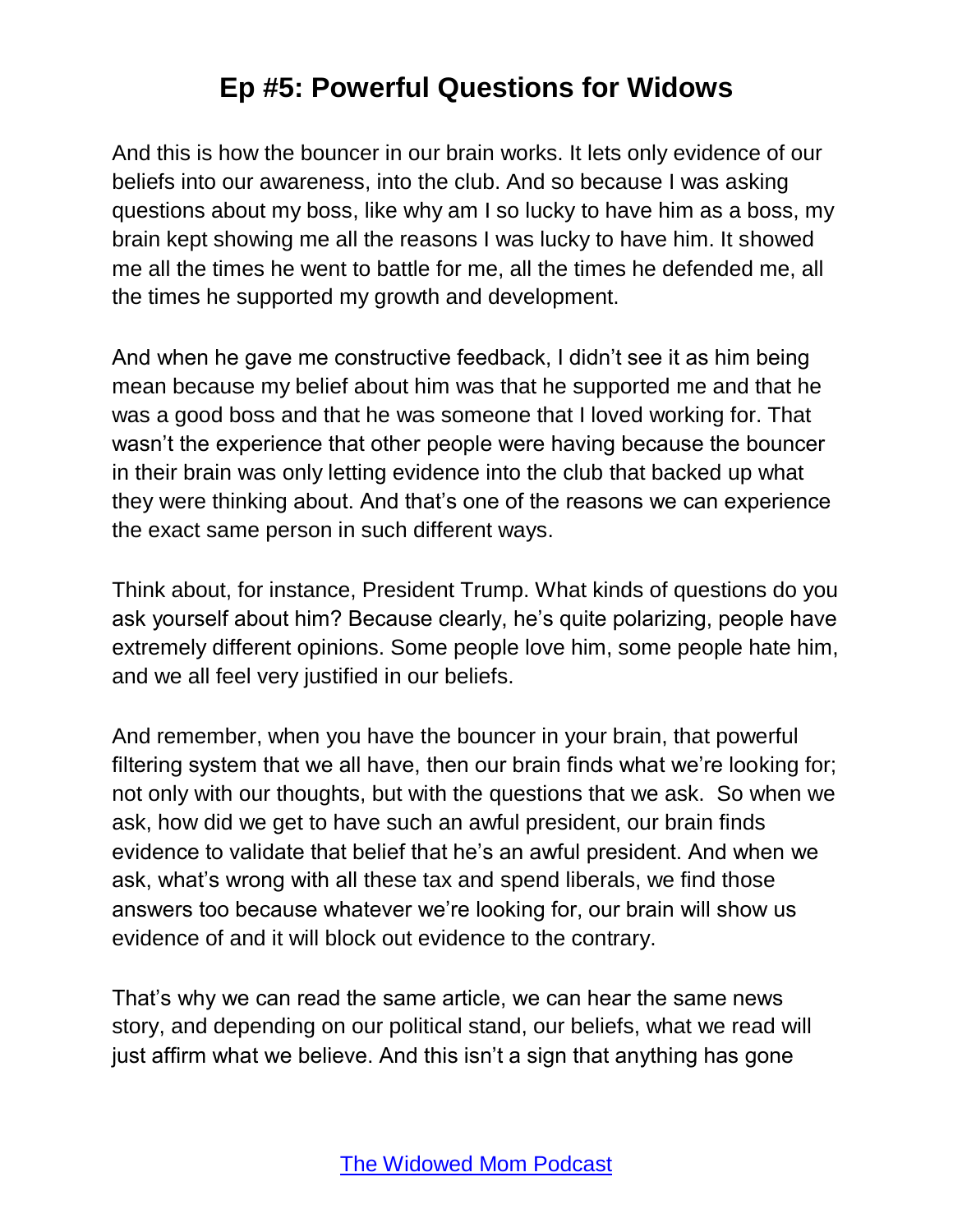wrong. Actually, it's just a sign that the filtering system in our brain is doing its job.

But what that also means is that it continues to bias how we see the world. And so we want to know this so we can be careful in choosing, on purpose, the types of questions that we ask because when we choose questions with a negative belief built in, we have to understand that that is what our brain is going to show us more evidence of. And therefore, that is what we're going to believe even more strongly. And we won't even see evidence that doesn't line up with the negative belief that's built into that question.

So you want to ask yourself, where am I asking questions with beliefs built in that I really don't want in my life? And so before I lose some of you, because I can hear you and you're saying, "Yeah, yeah, yeah, Krista, but it is hard to be a widow, I do think I should be further along with my grief. People don't understand what I'm going through. My family members aren't helping me." And I'm not arguing with you there.

Whether or not you believe a thought, whether or not a thought feels true should not be the litmus test used to determine whether you want to keep thinking that thought. Just because it feels true, doesn't mean it's useful. Of course, a thought feels true because we've been thinking it for a while. Any thought we think for a while will feel true simply because our brain is doing what brains do.

It's going out and it's gathering evidence to support what we believe. And when we're asking ourselves these questions with negative beliefs baked in, things that we don't want more evidence of in our lives, then what we're doing is training our brain to focus on bringing us more of what we don't want.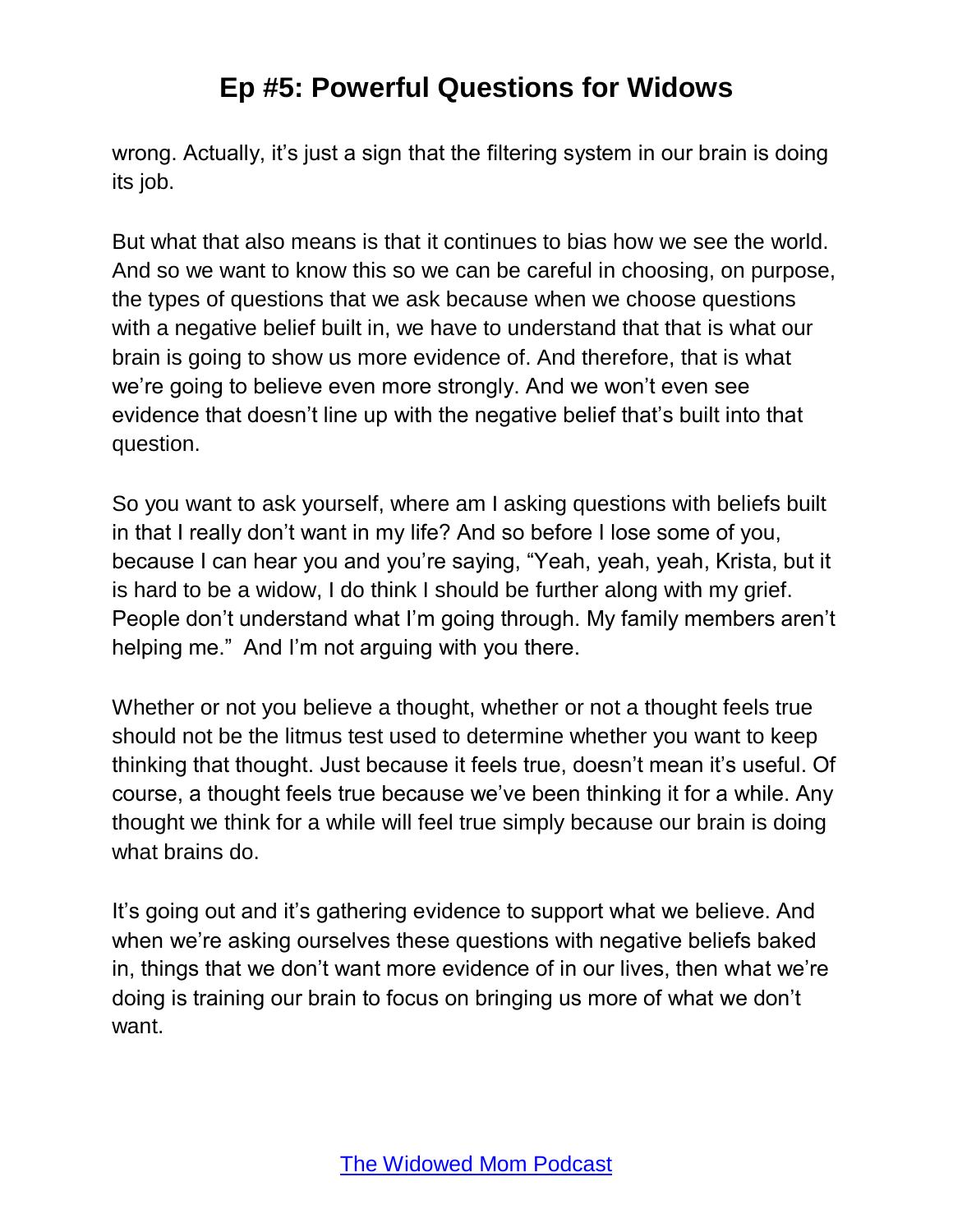Now, we're also not going to go to the land of fairies and unicorns. That's not what I'm suggesting. So I'm not suggesting that instead of asking yourself, why does it have to be so hard to be a widow, that you would ask yourself, why does it have to be so easy to be a widow or why is it so easy to be a widow?

No, no, no, that would never work. You would never believe it. It would never serve you. But, how about, how is it true that I'll get through this and be okay? How is it true that even though it is hard, I'm up for the challenge? How is it possible that I can rise to the occasion on the worst of days? How will I support myself in my healing today? How will I take good care of myself today? How will I enjoy the memory of my husband today? What small step will I take today to take care of me? What is good about today? What could I give myself credit for that I haven't been? What would someone who loves me tell me right now? What is likable about that person? What do we have in common? How am I amazing at my job? How am I amazing as a parent? How am I doing such a good job? Why are my kids so fantastic? How did they get to be so resilient? How am I so lucky to be their mom? What is going well?

Change the question until it feels believable and good to you. Change the question until it assumes the positive so that your brain starts looking for evidence of what you want to see and stops focusing on what you don't want to see, not because what you don't want to see couldn't be found, but because you want less of it, because you want to create on purpose and you want to use this most powerful instrument that you have at your disposal, your brain, to do that work for you instead of just defaulting to the same old questions you've never really give thought to.

So, that's what I have for you today. I hope you'll give some thought to the questions that you're asking yourself. What are those questions that you're asking without intention? And what are the questions you would like to ask